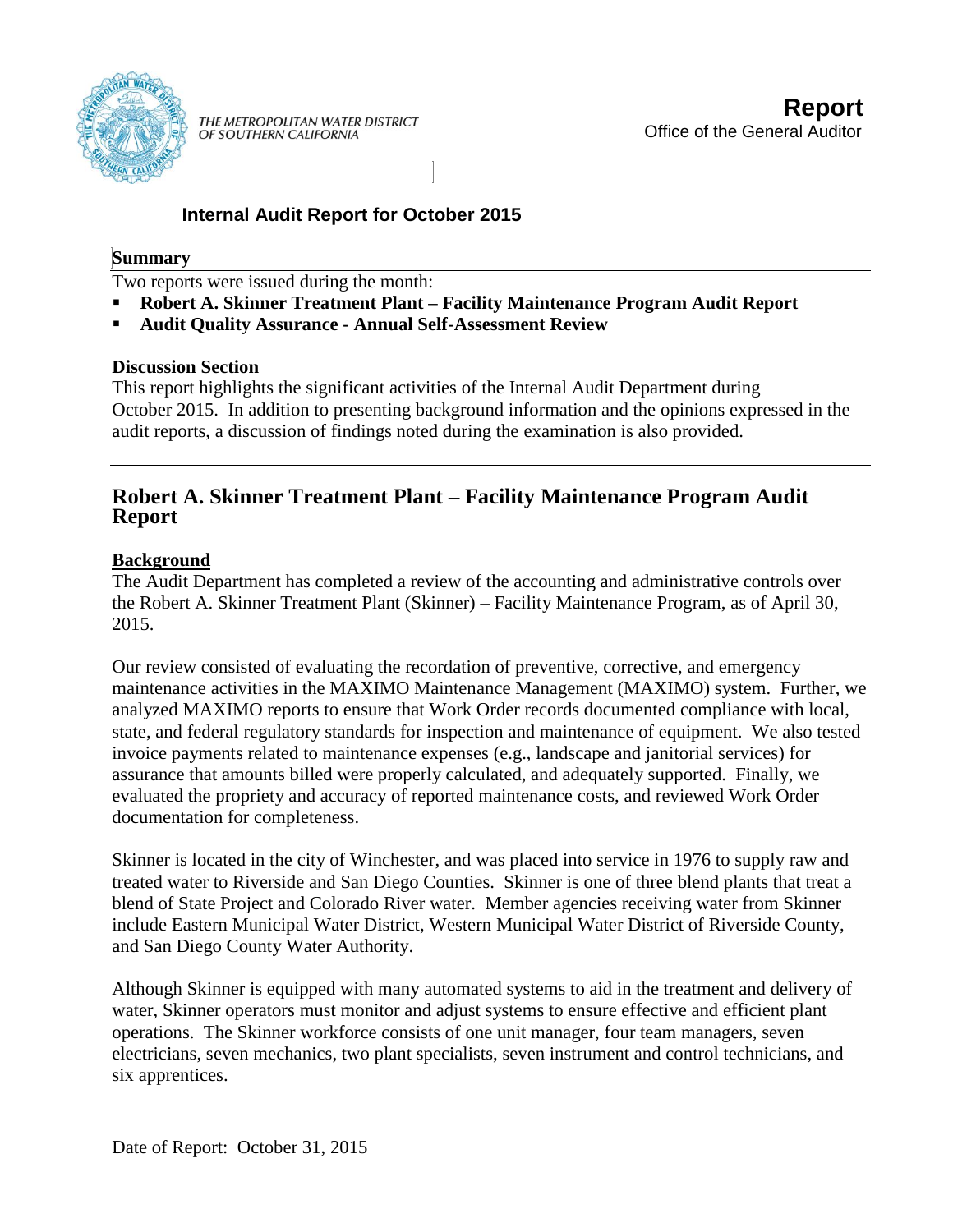October 2015 Report Page 2

#### **Opinion**

In our opinion, the accounting and administrative procedures over the Skinner Facility Maintenance Program include those practices usually necessary to provide for a generally satisfactory internal control structure. The degree of compliance with such policies and procedures provided effective controls from July 2012 through April 2015.

#### **Comments and Recommendations**

#### POLICY AND PROCEDURES

Operational policies and procedures are established to provide the framework for achieving organizational goals and objectives. Procedures provide management with guidelines for consistent performance of daily operations, assist in the training of new employees, and provide a source of reference for experienced personnel.

- 1. MAXIMO: The Water System Operations Group uses MAXIMO to schedule, track, and report maintenance activities. Asset purchases and retirements should be recorded into MAXIMO, in accordance with operating procedures. The installation date, manufacturer, model, serial number, type, year of make, and asset size are recorded into MAXIMO for all purchases. MAXIMO then generates a maintenance plan and Work Orders, and tracks them for timely completion. For asset retirements, procedures dictate the asset status be changed from operating to decommissioned or salvaged.
	- a. During our review of 41 assets, we noted:
		- Data input was incomplete or inaccurate. Specifically, we noted the manufacturer name field was left blank for all 41 assets tested. The year of make field was entered for two assets, and the model name and serial number fields were entered for four assets.
		- It is important to note that 37 of the 41 assets tested, were purchased and placed in service between June 2012 and November 2014.
	- b. During our review of 310 regulatory required Preventive Maintenance (PM) records, we noted:
		- Data input of the last maintenance performance date field for seven PM records, and next maintenance due date fields for 14 PM records were left blank. It should be noted these assets were shown as active, and still in operation.
		- Three assets were removed from service, but their status remained as operating.
		- **Three PM records were erroneously created twice in MAXIMO. We understand these** duplications have been corrected.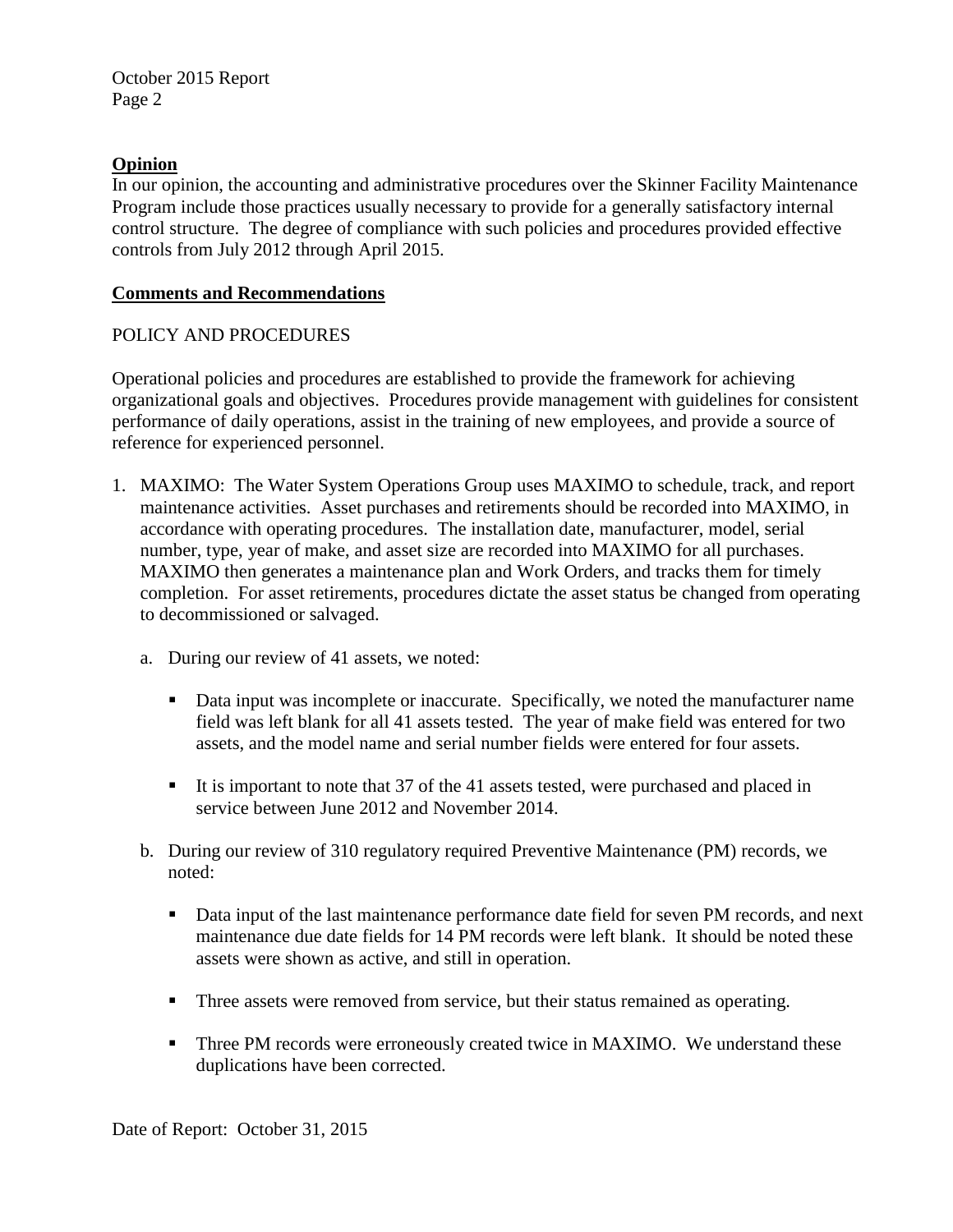- c. During our review of 20 nonregulatory PM records, we noted:
	- Fourteen assets showed as operating status. However, the related PM records indicated inactive status, and their last maintenance completion dates ranged from 2008 to 2012. Moreover, none of these PM records showed the next maintenance due date.
- d. During our review of 18 assets selected for verification, we noted:
	- We could not locate Asset 197631 at the location indicated in MAXIMO. Upon further review, we verified this asset was on-site at a different location. Management has updated MAXIMO.
- 2. Oracle Asset Tracking (OAT) System: The OAT system is used as the repository for equipment purchases, and provides for data input to MAXIMO to ensure a Preventive Maintenance Plan (Plan) is established. Asset purchases and retirements should be recorded in the OAT system, in accordance to operating procedures.
	- a. During our review of 18 asset additions, we noted:
		- Asset records for two assets from the OAT system could not be identified in MAXIMO, and a Plan could not be located. Specifically, OAT assets A041972 and A041978 were placed in service in October 2013 and November 2013. However, the Plans could not be located.
		- Six additional instances of OAT assets placed in service in 2013 and recorded in the OAT system could not be traced to MAXIMO and Plans could not be located.
- 3. Retired Assets: The Disposal of Surplus Personal Property (Disposal) Manual provides guidance for identification, and disposal of surplus equipment and personal property. These procedures require the Asset Custodian to submit a request on an Internal Shipment Packing (Shipment) List, and obtain approval prior to disposing of an item.
	- a. During our review of 22 assets salvaged, we noted:
		- Two salvaged assets were disposed; however, the Shipment List showing approval of disposed items, or reasons assets were declared excess to Metropolitan could not be located. We understand these items were scraped on-site due to safety reasons. It should be noted these assets belonged to the Skinner Conveyance and Distribution Unit.
		- We could not locate seven of 22 salvaged items. These salvaged items were cannibalized for parts to repair other equipment, although we could not locate documentation to support this disposition.
		- **Procedures for processing salvaged assets in MAXIMO could not be located.**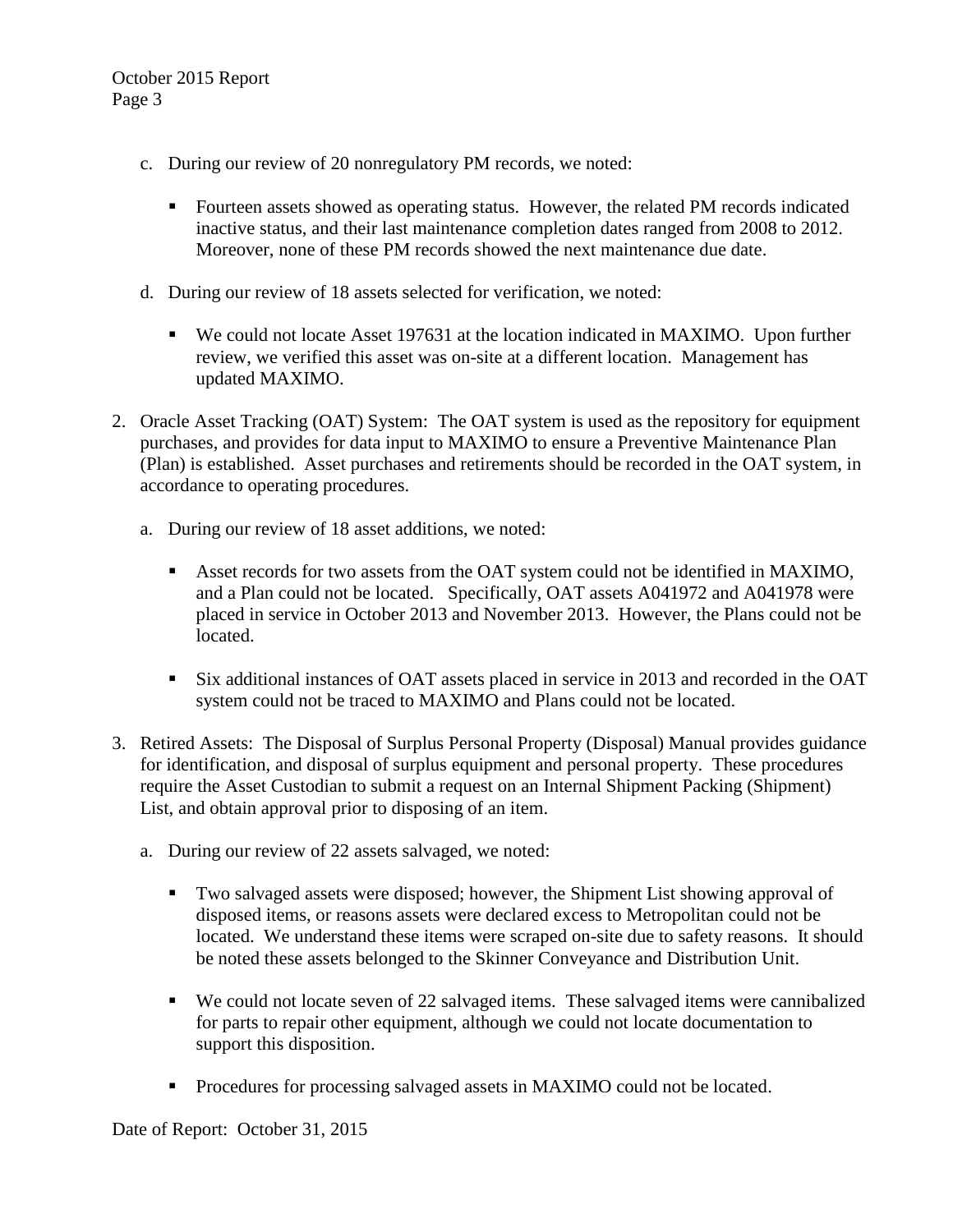October 2015 Report Page 4

We recommend Skinner Facility Maintenance Program management correct the noted discrepancies. We also recommend management remind staff of the importance of compliance with established policies and procedures, and conduct periodic reviews to ensure compliance. Lastly, we recommend that Operations Support Services complete the MAXIMO Procedure Manual.

# **Audit Quality Assurance - Annual Self-Assessment Review**

#### **Background**

In order to ensure the Audit Department (Department) continues to contribute to Metropolitan's risk management control and governance activities, we implemented a Quality Assurance and Improvement (QA&I) Program in 2007. The principles behind this QA&I Program are set forth by The Institute of Internal Auditors (IIA) in the International Standards for the Professional Practice of Internal Auditing *(Standards)*. Compliance with these mandatory guidelines which include the Definition of Internal Auditing, Code of Ethics, and detailed IIA *Standard,* ensures the Department provides independent, professional, and objective audits and reviews that help Metropolitan achieve its objectives.

This QA&I Program is comprehensive and thorough. It covers all types of audit processes such as staff supervision and development, preparation and execution of the Annual Audit Plan, and internal and external reporting. Individual elements of the QA&I Program include conducting training and improvement activities, performing annual internal self-assessments, and contracting for an external Audit Assessment every five years according to IIA *Standards*. The most recent external Quality Assurance Review was performed by IIA in June 2012, with the Department being judged to be in overall general compliance with IIA *Standards*; the highest rating possible.

This review covers the recently completed FY 2014/15 Internal Quality Self-Assessment, utilizing IIA's assessment methodology. The broad objectives of this review were to examine our conformity to IIA's mandatory guidance and Department procedures; evaluate our effectiveness in carrying out the Department's mission, as set forth in the Department Charter; and identify opportunities to strengthen the Department's value to Metropolitan.

We reviewed audit communications with the Board and management, evaluated risk assessment and audit planning processes, examined audit policies and procedures, and analyzed audit performance and staff management processes. We also surveyed clients and Department staff to obtain feedback, and identify strengths and areas of improvement. Finally, central to our assessment was a review of selected audit workpapers in comparison with IIA *Standards*.